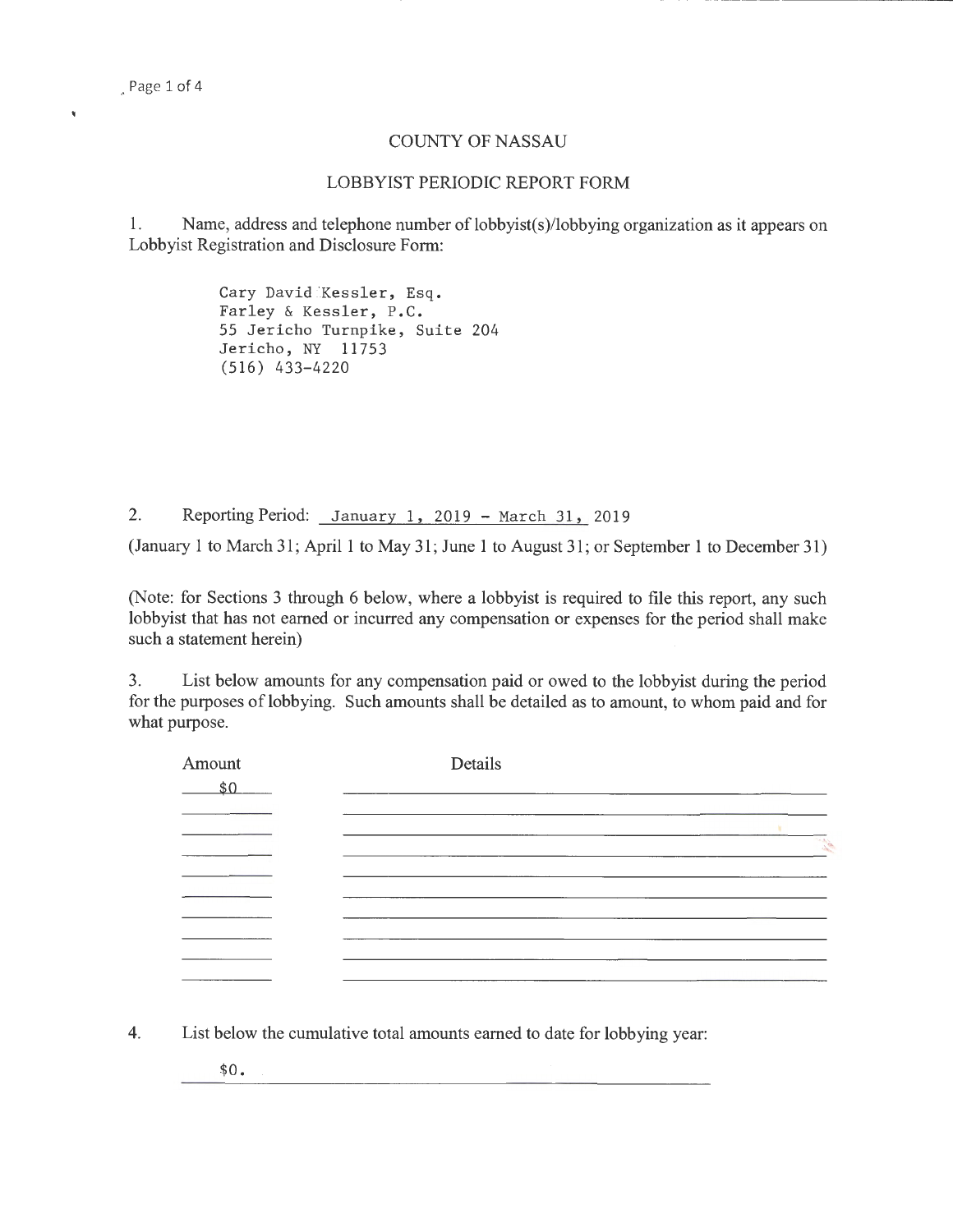Page 2 of 4

 $\bar{\mathbf{v}}$ 

5. List below amounts for any expenses expended or incurred by the lobbyist during the period for the purposes of lobbying. Such amounts shall be detailed as to amount, to whom paid and for what purpose.

| Amount<br>\$0 | Details |  |
|---------------|---------|--|
|               |         |  |
|               |         |  |
|               |         |  |
|               |         |  |
|               |         |  |
|               |         |  |

6. List below the cumulative total amounts expended to date for lobbying year:

\$0

(In lieu of completing 7 through 10 below, you may attach a copy of your Lobbyist Registration and Disclosure Form, provided the information has not changed.)

7. List whether and where the lobbyist(s)/lobbying organization is registered as a lobbyist (e.g. Nassau County, New York State):

New York State and New York City

8. Name, address and telephone number of client(s) by whom, or on whose behalf, the lobbyist is retained, employed or designated.

Amusement and Musica Owners Association of New York, Inc. c/o Kenneth Goldberg, President 72-10 51st Road Woodside, New York 11377 (718) 565-1233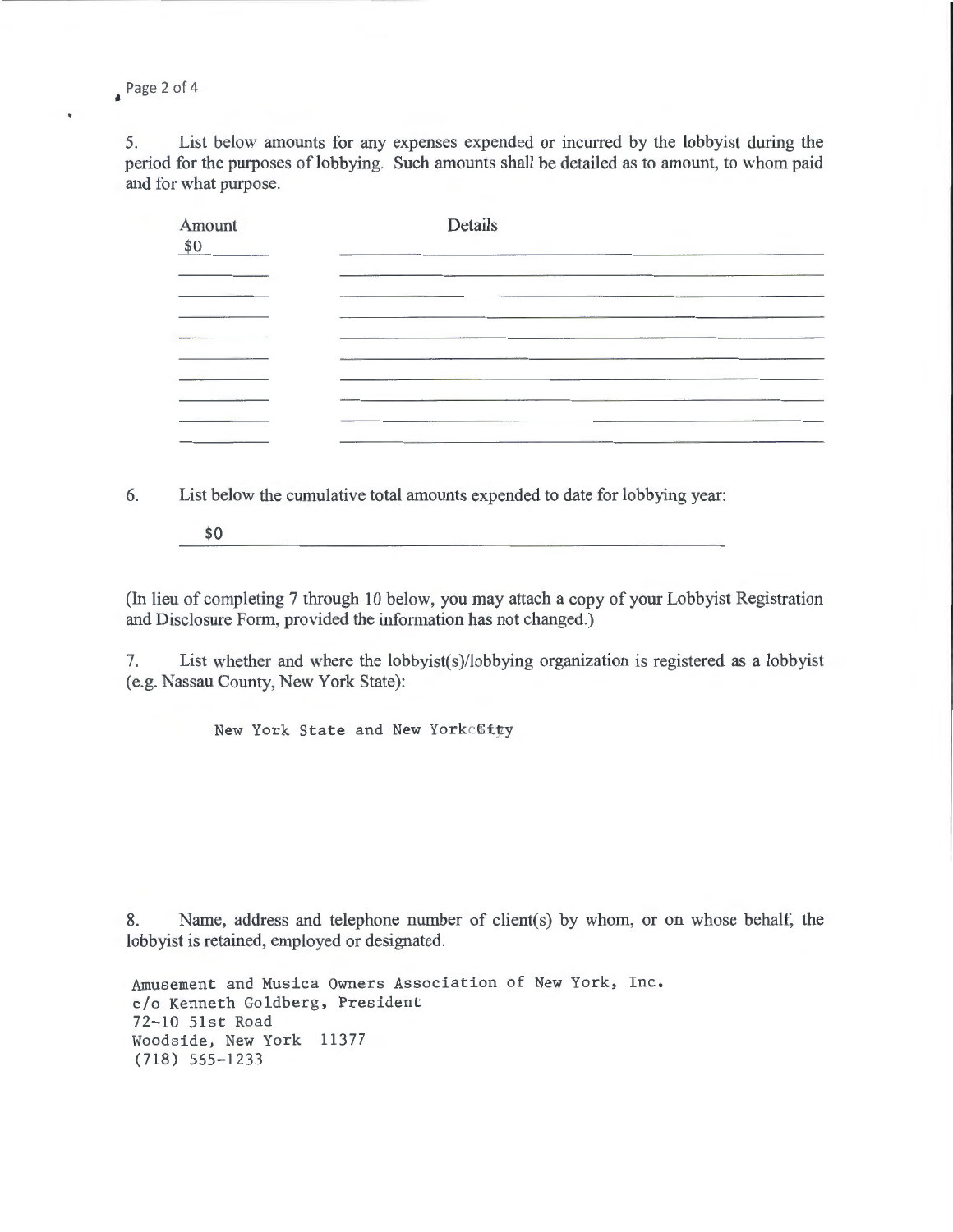• Page 3 of 4

 $\checkmark$ 

9. Describe lobbying activity conducted, or to be conducted, in Nassau County, and identify client(s) for each activity listed, during the Reporting Period.

None

10. The name of persons, organizations or governmental entities before whom the lobbyist has lobbied during the period.

None